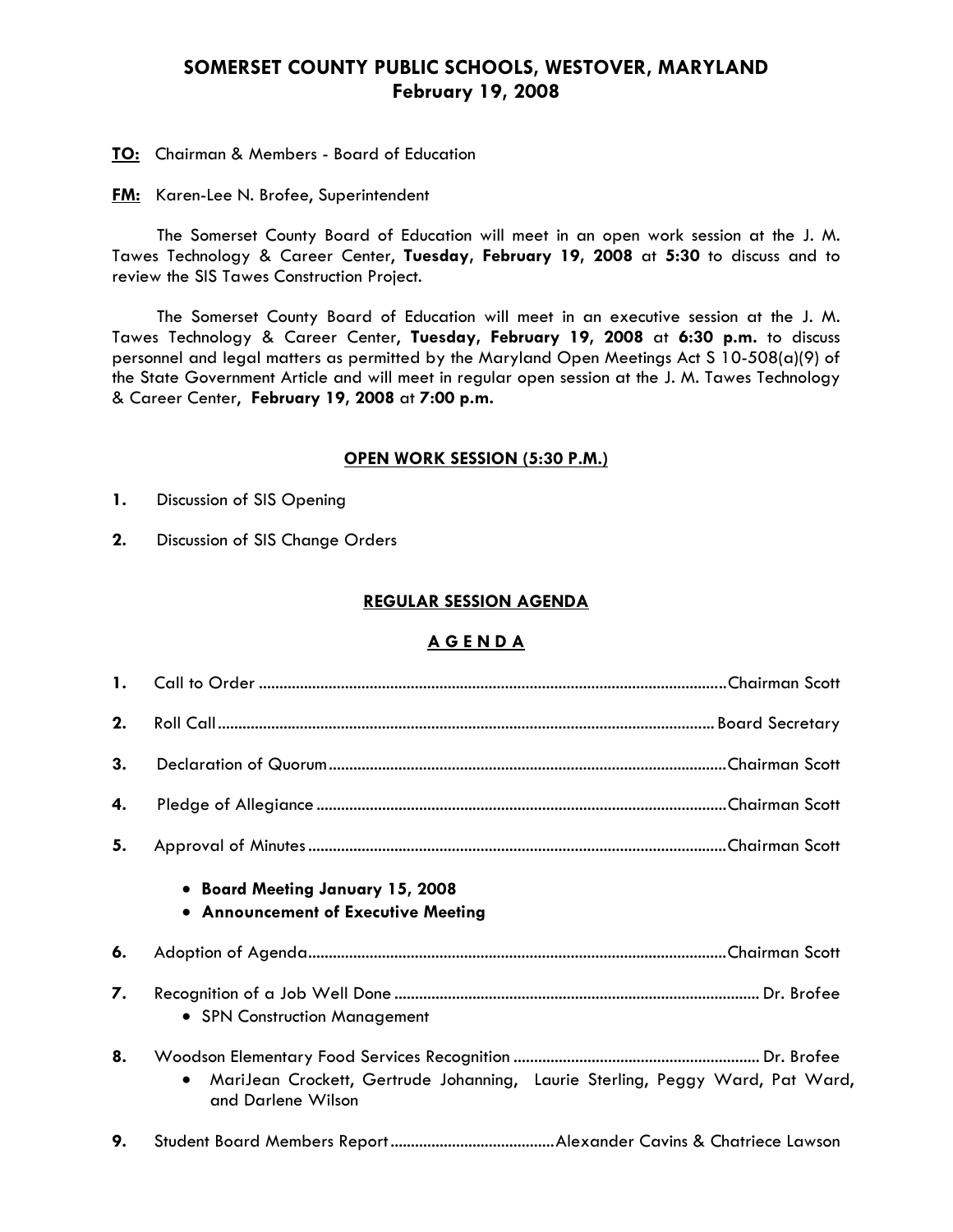| 10. | • Tierra Collins<br>Ms. Davis                                         |  |                                                                                             |  |  |
|-----|-----------------------------------------------------------------------|--|---------------------------------------------------------------------------------------------|--|--|
| 11. |                                                                       |  |                                                                                             |  |  |
| 12. |                                                                       |  |                                                                                             |  |  |
| 13. | • Devin Marshall - $8th$ Grader $@$ Crisfield Academy and High School |  |                                                                                             |  |  |
| 14. | • CHS Parent Advisory Council - Student Concerns                      |  |                                                                                             |  |  |
| 15. | <b>Old Business</b>                                                   |  |                                                                                             |  |  |
|     | А.                                                                    |  | <b>Facilities and Transportation</b>                                                        |  |  |
|     |                                                                       |  | 1. Change Order Approvals for Somerset Intermediate SchoolsMr. Daugherty<br>(See Tab 15-A1) |  |  |
|     |                                                                       |  | Holding Tanks at Somerset Intermediate<br>(See Tab 15-A2)                                   |  |  |
|     | В.                                                                    |  | <b>Instructional Report</b>                                                                 |  |  |
|     |                                                                       |  | 1. 2008-2009 School Calendar revised Recommendation  Mr. Bloodsworth<br>(See Tab $15-B1$ )  |  |  |
|     | C.                                                                    |  | <b>Policies</b>                                                                             |  |  |
|     |                                                                       |  | (See Tab $15-C1$ )                                                                          |  |  |
|     |                                                                       |  | (See Tab 15-C2)                                                                             |  |  |
| 16. | <b>New Business</b>                                                   |  |                                                                                             |  |  |
|     | А.                                                                    |  | <b>Finance Report</b>                                                                       |  |  |
|     |                                                                       |  | (See Tab $16-A1$ )                                                                          |  |  |